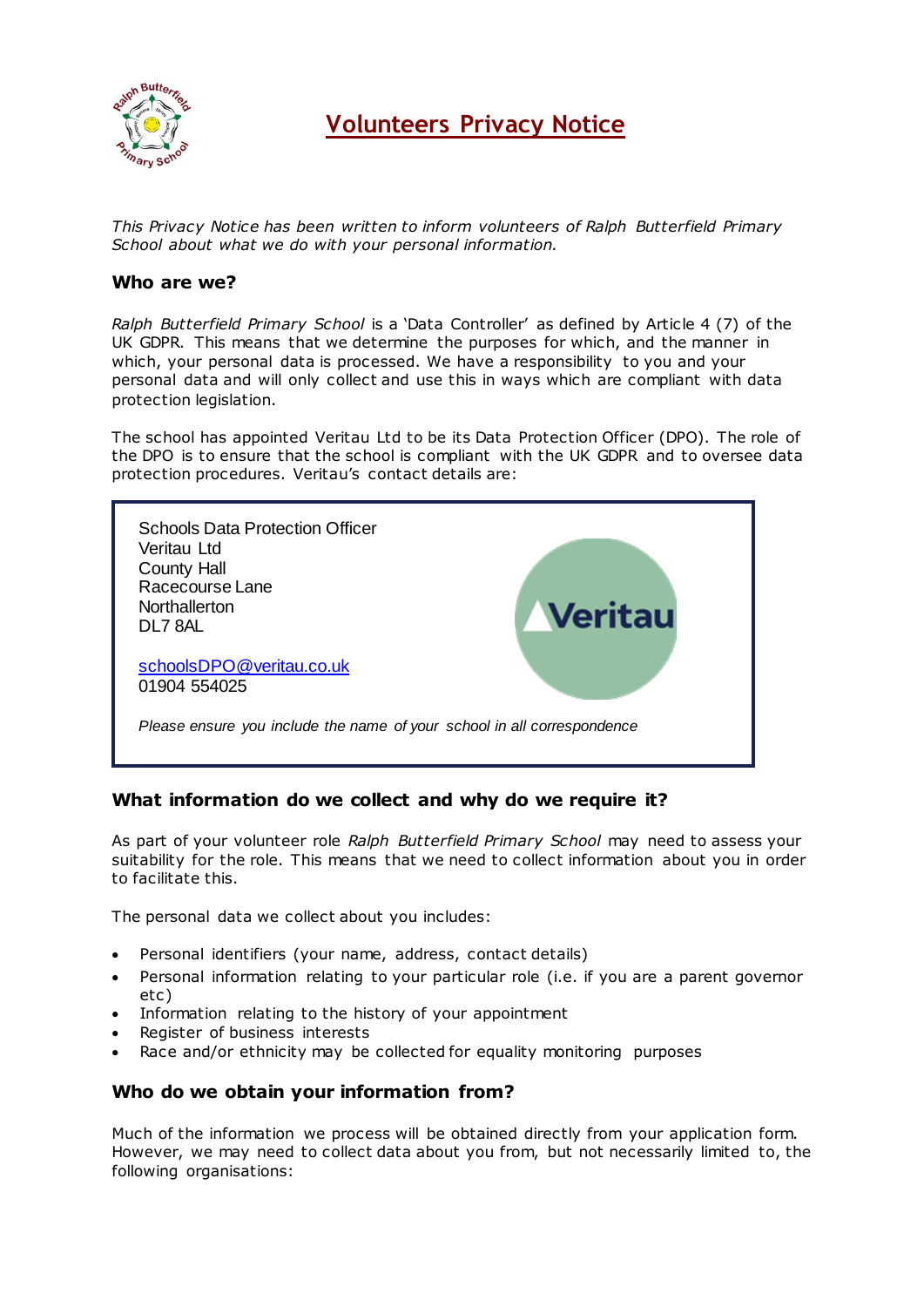- The Disclosure and Barring Service,
- The Local Authority.

# **Who do we share your personal data with?**

Your information will only be made available to those who need it to do their job in relation to your role as a volunteer. This includes the relevant administrative staff.

We will share your information with the following organisations:

- Disclosure and barring service to conduct criminal record checks, if applicable
- Department for Education
- Local Authority

# **How long do we keep your personal data for?**

The school will keep your data in line with our Information Policy. Most of the information we process about you will be determined by statutory obligations. Any personal information which we are not required by law to retain will only be kept for as long as is necessary to fulfil our organisational needs.

# **Do you transfer my data outside of the UK?**

Generally the information that the school holds is all held within the UK. However, some information may be held on computer servers which are held outside of the UK. We will take all reasonable steps to ensure your data is not processed in a country that is not seen as 'safe' by the UK government. If we do need to send your data out of the European Economic Area it will ensure it has extra protection from loss or unauthorised access.

# **What is our lawful basis for processing your personal data?**

The School processes your personal data and special category data based on its legal responsibilities to:

- Safeguard pupils it has responsibility for,
- Maintain adequate health and safety standards,
- Monitor equality and diversity at our school.

The School relies on Article 6(1)(c) and Article 9(2)(b) of the UK GDPR to process your personal and special category data.

# **What rights do you have over your data?**

Under the UK GDPR, individuals have the following rights in relation to the processing of their personal data:

- to be informed about how we process your personal data. This notice fulfils this obligation
- to request access to your personal data that we hold, and be provided with a copy of it
- to request that your personal data is amended if inaccurate or incomplete
- to request that your personal data is erased where there is no compelling reason for its continued processing
- to request that the processing of your personal data is restricted